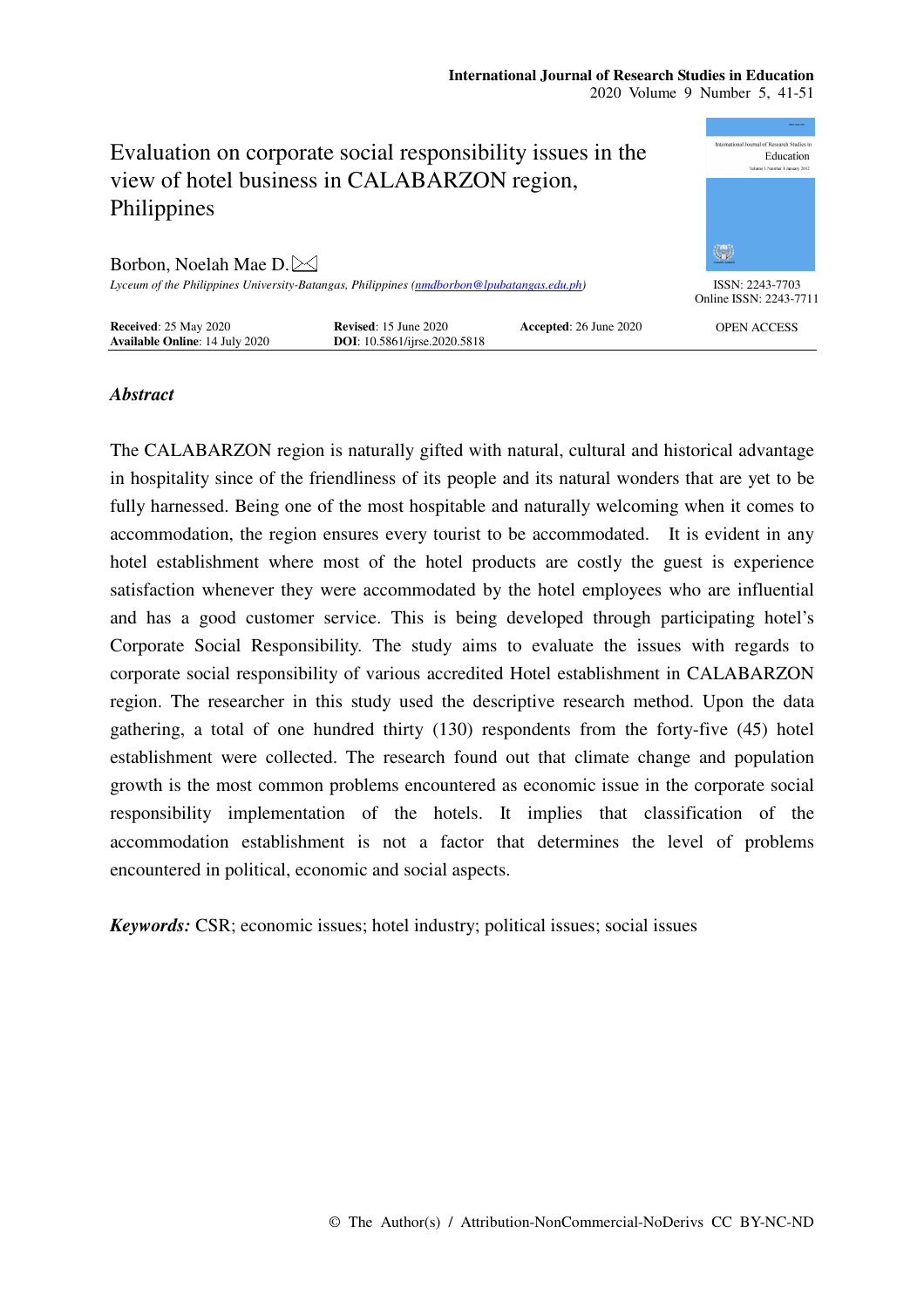# **Evaluation on corporate social responsibility issues in the view of hotel business in CALABARZON region, Philippines**

#### **1. Introduction**

Over the last decades, tourism, specifically under accommodation management, is being aggressively damaged by variety of challenges. To name a few, there are war and terrorism attacks around the globe, recession as a result of economic crises, political dynasty and social problems. Each of these, and their consequences on the economic growth of the hotel chains. Furthermore, Gallego and Li (2016) confirm that there is a necessity to comprehend and have a deeper study with regards to these problems encountered by the hotel establishment so that these problems will be resolved.

There is a challenge for hotels and, in fact, all companies wanting to conduct corporate social responsibility measures, lies in the measurement of corporate social responsibility performance. This includes the measurement of secretions, garbage, supply usage, work-related and client's well-being and security, anti-competitive performance and non-discrimination, amongst others (Yadava & Sinha, 2016). Once the corporate social responsibility activity has started, the objective is transformed into the acquisition of new portions of the market: the hotel managers shall be efficient in deciding to maximize all the available resources may it be internal resources from the manpower, materials and money, or external resources from getting sponsorship and partnership with other corporation. The ratio economic of the aggregations and exploits itching of economies of scale in the production of value added. The expected effect is to rebalance the debit positions of the individual hotel businesses (Milone, Toccoli, & Zappia, 2015).

In this generation, still, violence partakes an undesirable effect on tourism however its effect is being lessened as compared to governance (Yap & Saha, 2013). Though, there are still people who tend to travel, and check in to hotel and resorts amidst of the terrorism. Experience of veteran hotel managers reveals that the sustainable program implementation can be challenging on the part of any hospitality businesses most specifically the small enterprises like resorts and inns, but there are still coping up to these challenges by applying the cluster approach that can deliver a stronger track to sustainability whereas it also contributing support and proper funding on resources and cost (McLennan, Becken, & Watt, 2013).

The study aims to answer the following objectives: present the profile of the hotel industry in CALABARZON in terms of: classification of the accommodation; location accessibility; and number of years of operations; identify the issue by the accommodation establishment in their compliance to corporate social responsibility in terms of: political issues; economic issues; and social Issues. Furthermore, the study will test the significant difference on the CSR issue with regards to corporate social responsibility when grouped according to the hotel profile. Based on the results, this study will recommend action plan for continuous improvement for hotel industry.

## **2. Methodology**

#### *2.1 Research Design*

The researcher in this study used the descriptive research method. Ritchie (2013) believe with the use of descriptive method, the researcher needs to be observant into a larger crowd and there is a necessity to include variables to the conclusion. The researcher by using descriptive research can effectively design a pre-structured questionnaire with both open ended and closed ended questions. In this study, researcher used a triangulation which concentrate on the issues in CSR of the hotel industry in CALABARZON. Moreover, the researcher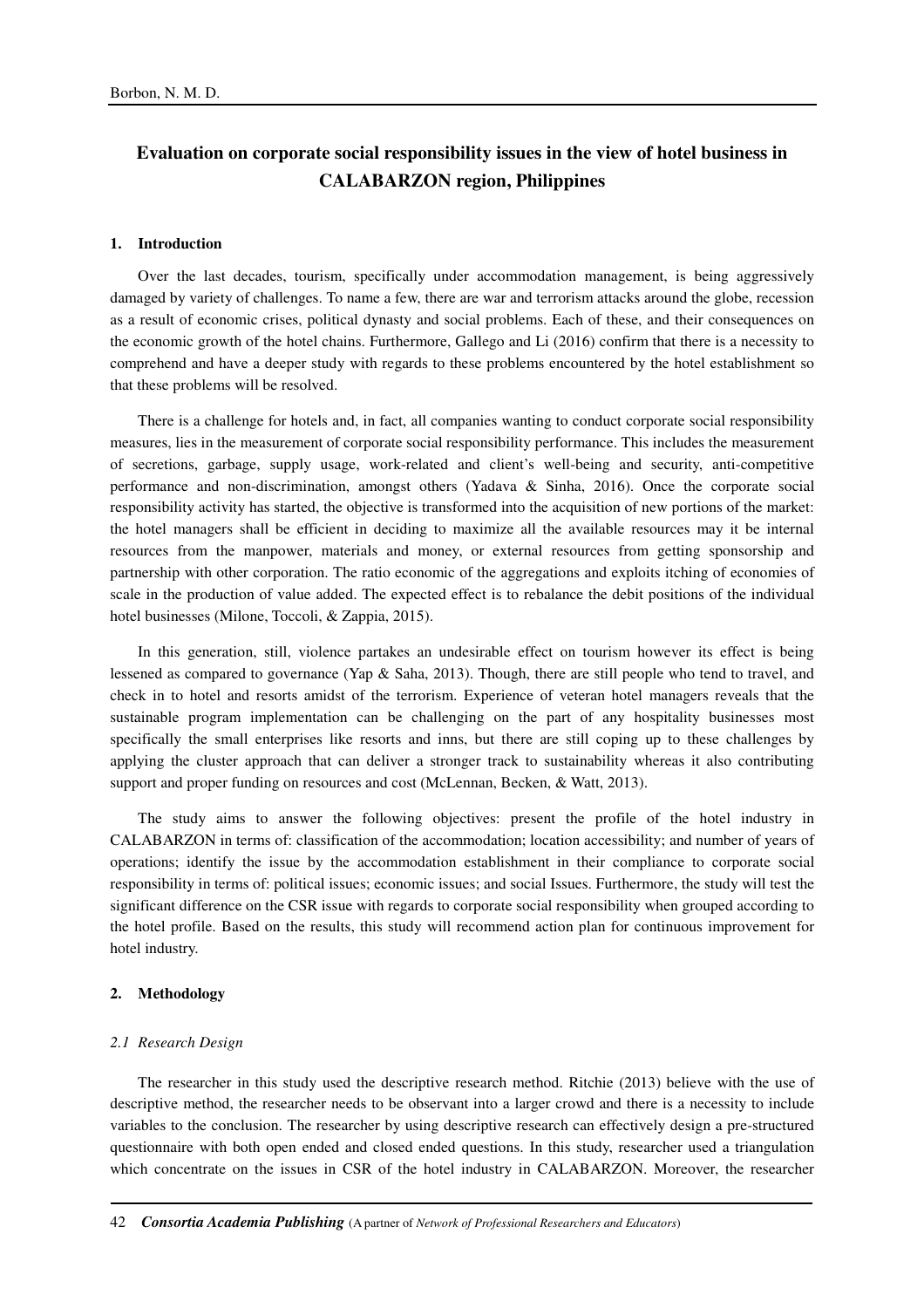utilized a self-made survey questionnaire, interview and observation and focus group discussion.

#### *2.2 Participants of the study*

The respondents of the study are the employees of the Department of Tourism (DOT) accredited hotel industry. The researcher emailed the DOT regional director to have the updated list of accredited hotel, resorts and tourist's inn in CALABARZON region. Appendix C contains the update list of the respondent. Out of seventy-six (76) hotel, resort, tourist inn and hotel-resort, 45 or 59.2% participated in the study. Selected Employees who are working in the establishment answered the questionnaire and the manager and supervisor was interviewed while those employees who answered the questionnaires participated the focus group discussion. Upon the data gathering, a total of one hundred thirty (130) respondents from the forty-five (45) hotel establishment were collected. Referring to Table 1 presents the profile of the hotel establishment. Half of the respondents are classified as hotel with the frequency of 65. This data also implies that this study has recorded greater hotels that are in Batangas which may exist for almost 6 years. CALABARZON region is well-known to be a region full of cultural and natural attraction, where a lot of hotel and resort is being enjoyed by tourist locally and internationally.

#### **Table 1**

| Classification of the hotel establishment | $\boldsymbol{n}$ | $\%$ |
|-------------------------------------------|------------------|------|
| Hotel                                     | 65               | 50.0 |
| Resort                                    | 48               | 36.9 |
| Tourist Inn                               | 17               | 13.1 |
| Location accessibility                    |                  |      |
| Cavite                                    | 35               | 26.9 |
| Laguna                                    | 9                | 6.9  |
| <b>Batangas</b>                           | 65               | 50.0 |
| Rizal                                     | 10               | 7.7  |
| Ouezon                                    | 11               | 8.5  |
| No. of years of operations                |                  |      |
| 5 years                                   | 23               | 17.7 |
| $6 - 10$ years                            | 48               | 36.9 |
| $11 - 15$ years                           | 24               | 18.5 |
| 16-20 years                               | 28               | 21.5 |
| 21 years and above                        |                  | 5.4  |

# *Respondent's demographic profile*

#### *2.3 Instruments of the study*

The instrument used was self-made questionnaires which are clustered into two parts. First part was the profiling of the respondents to determine classification of the accommodation; location accessibility; number of employees; number of years of operations: and estimated annual hotel guest. The second part is assessing the issues in CSR of the accredited hotel establishment in CALABARZON. The self-made questionnaire was derived from different researches and CSR output which undergone a reliability test to check the validity and reliability. The reliability test was answered by those non accredited and expert faculty from the College of International Tourism Hospitality Management. The result of reliability statistics showed that it obtained a Cronbach's alpha value of .898 which signifies good in the rule of thumb. Thus, this set of questionnaires is considered valid for use.

# *2.4 Data gathering procedures*

After the approval of the proposed topic by Dissertation Writing Professor and the Program Chair for PhD IHM, the researcher administered the questionnaire to the target respondents. With the use of the official website for each hotel establishment and its Facebook account, the researcher was able send a request letter indicating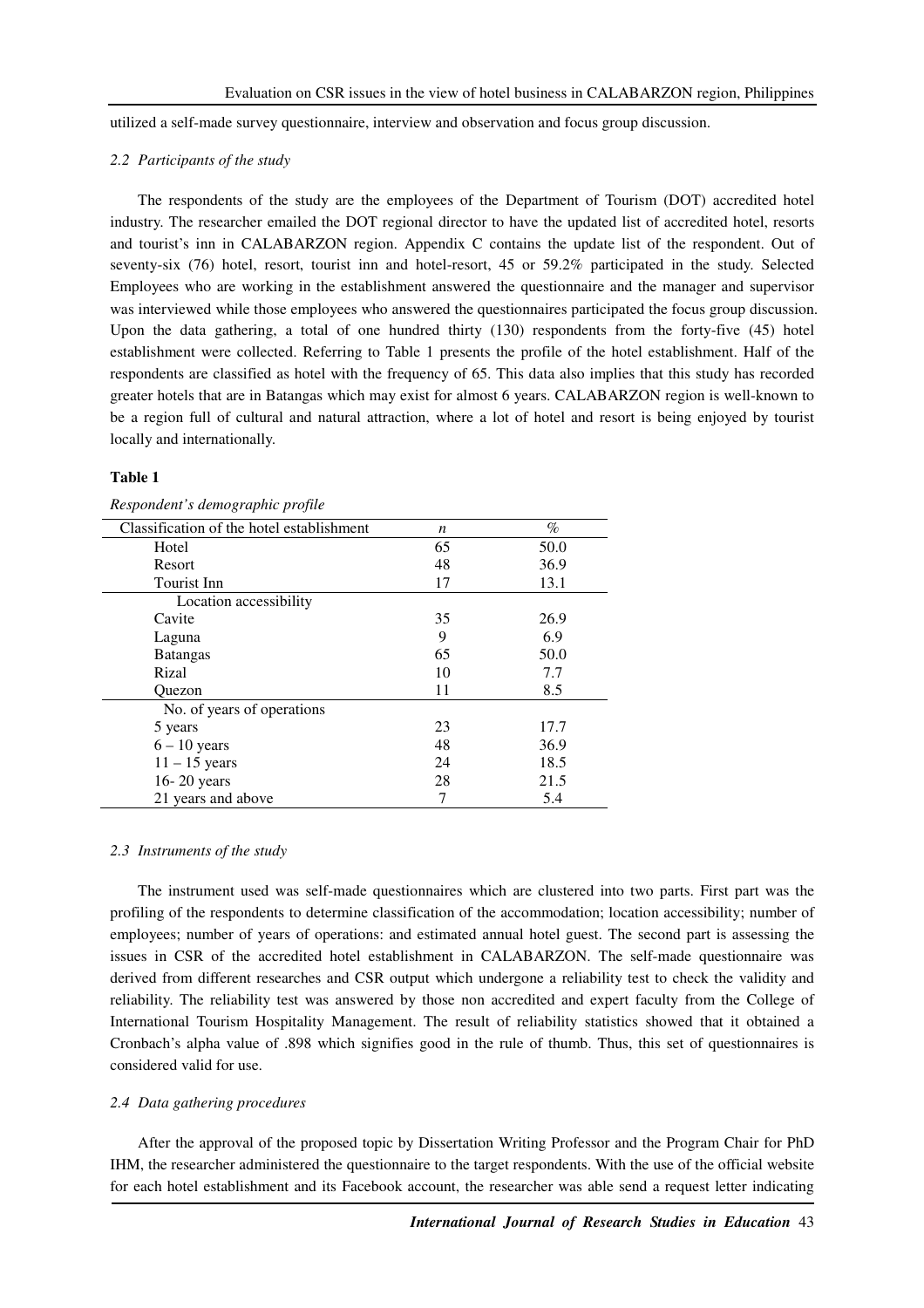the intent to conduct the survey. There are some hotels who responded positively to answer the questionnaires through an online google form, and some of the hotels refused to answer in compliance of their data privacy policy, some were just so busy of the operation since it was summer-peak season however, there hotel that has no response at all and not interested to be part of the study. The researcher visited the hotel establishments to conduct the actual administration of survey and within the given span of time, the researcher set an interview for those managers who are willing to be interviewed and focus group discussion with the hotel employees.

# *2.5 Data analysis*

Personal encoding was successfully done after gathering all the data and SPSS was used to interpret and analyzed the data gathered. This study used frequency distribution, percentage and weighted mean as statistical tools for the first part of the questionnaire, presenting the profile of the respondents. The use of the weighted mean was applicable to determining the issue in CSR of the hotel establishment while ANOVA was used to test the significant difference

# **3. Results and discussions**

## **Table 2**

#### *Corporate social responsibility in terms of political issues*

| Political issues                                                                                                                                          | WM   |   |     |
|-----------------------------------------------------------------------------------------------------------------------------------------------------------|------|---|-----|
| There are no NGO/LGU supporting the hotel's CSR initiatives                                                                                               | 2.72 | O | 1.5 |
| There are lack of appropriate revenue transparency and corporate and government<br>accountability                                                         | 2.72 | O | 1.5 |
| There are different negative views on the effectiveness of regulatory and voluntary<br>mechanisms of the hotel and LGU.                                   | 2.57 | O |     |
| Corporate giving has changed into a more political activity as companies have increasingly<br>taken on responsibilities traditionally left to governments | 2.49 | S | 4   |
| The politicians have controlled over CSR of the Hotel                                                                                                     | 2.29 |   |     |
| Composite Mean                                                                                                                                            | 2.56 |   |     |

*Note*. Scale: 3.50-4.00: Always (A); 2.50-3.49: Often (O); 1.50-2.49: Sometimes (S); 1.00-1.49: Never (N).

Table 2 presents the political issues in CSR which has the computed composite mean score of 2.56 implies that the hotel has fewer difficulties in CSR in terms of political issue. First in the rank is having support coming from the national and local government units (2.72). Local government units in CALABARZON are supporting the CSR initiatives of the hotel industry. This was been confirm by one of the hotels whose recent commenced CSR activity was concert for a cause. This concert was assisted and fully supported by government through giving assistance to its safety and personally participated by attending the said concert. On the bigger scale, national government units supporting the CSR are evidently seen in one of the resorts who were largely damaged by the recent Haiyan typhoon. The national government helps out by giving donation to rehabilitated most especially the damaged infrastructure such as roads and bridges. Government officials coming from different countries ordain regulations that would create motivation for hotel establishments by creating subsidies (Punitha & Rasdi, 2013). With this financial support hotel establishment would be more encouraged to create and participate in more CSR initiatives in improving quality of life.

Likewise, According to Tingchi Liu, Anthony Wong, Shi, Chu, and Brock (2014) government initiative and support are the primary driver in the CSR activity relating to environment. There should be a desire to initiate coming from the national leaders down to private businesses. This is important factor to solve the emerging political issue having no support of government units to CSR.

Lack of corporate and government accountability for revenue transparency (2.72). Traditionally, the financial transparency's interest was being studied and have been topic from recent researches since it is one of the important issues politically (Vallespín, 2016). These has been the focus of the local and national government units prioritizing to be transparent in all aspect. However, According to Carlitz (2013) there is really no specific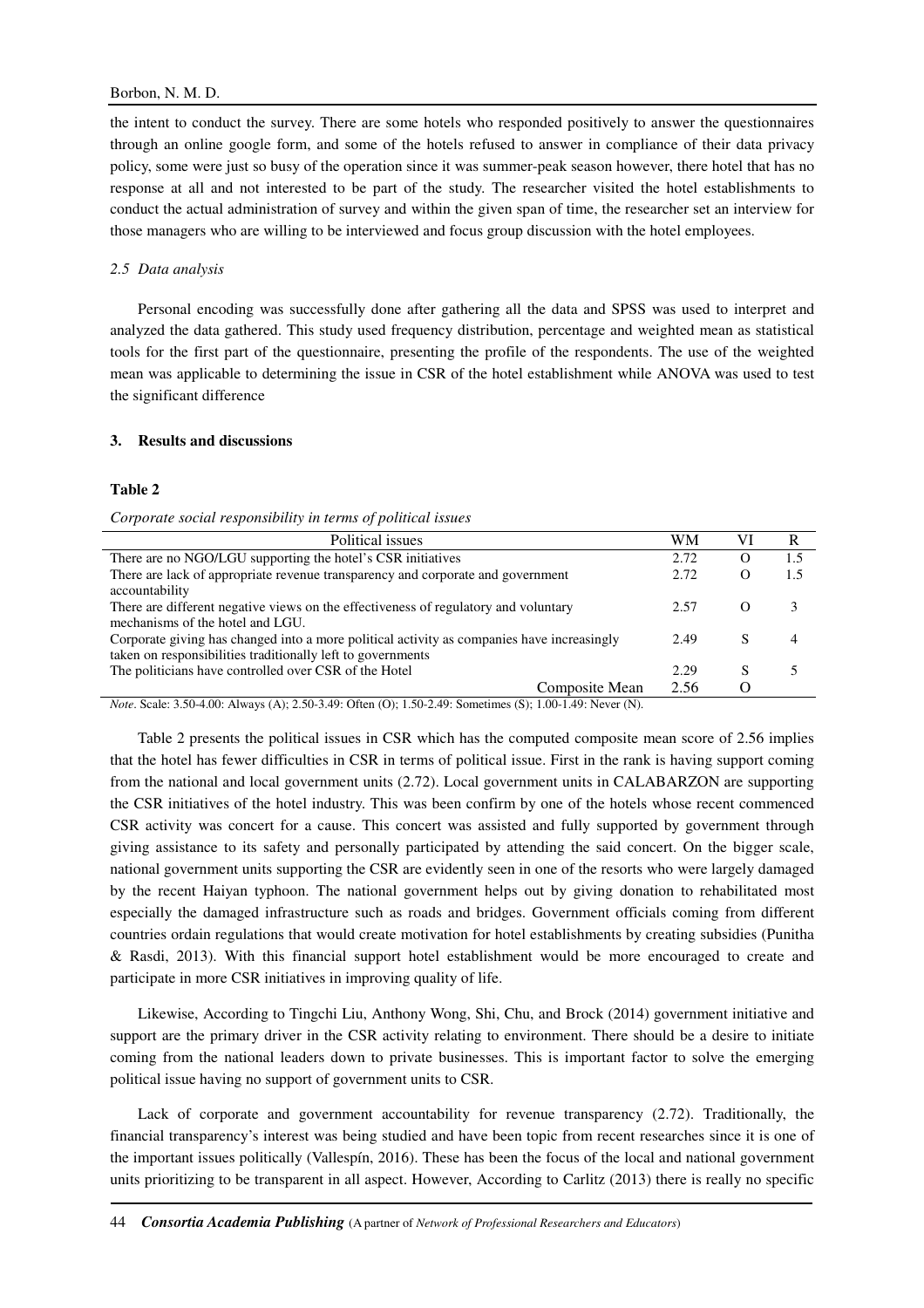ingredient to obtain success in achieving government accountability and transparency. This is a political issue for a hotel establishment since one of there are requirements as a business entity is to comply to all the rules and regulations embodied by the government such as compliance the Republic Act number 9003 or commonly known as the Ecological Solid Waste Management Act of 2000 so the hotel has the responsibility to ensure there is a waste management plan and segregation as well as recycling process. Correspondingly, Hotels as a service provider, ensuring the health and welfare of every guest in compliance to Presidential Decree No. 856 of 1975. Code on Sanitation on the Philippines.

Next in the rank is that there are different negative views on the effectiveness of regulatory and voluntary mechanisms of the hotel and LGU (2.57) There is a challenge for hotels and, in fact, all companies wanting to conduct Corporate Social Responsibility measures, lies in the measurement of CSR performance. This includes the measurement of secretions, garbage, supply usage, work-related and client's well-being and security, anti-competitive performance and non-discrimination, amongst others (Yadava & Sinha, 2016). Not only on CSR performance but also with regards to the regulatory effectiveness and voluntary mechanism has been challenging for hotels as there are different negative views on these matters.

Corporate giving has changed into a more political activity as companies have increasingly taken on responsibilities traditionally left to governments (2.49) ranked fourth. The findings of one research indicate that there is an expectation to the national government officials to cooperate with small businesses, including the accommodation establishment in providing financial aid to organizations like charity or social group of people helping the community. This financial aid may be materially equivalent like goods and products that is related to the host community. This act may refer to "goodness of the heart". This is a stakeholder approach to CSR, that the hotel top management shall be held responsible to a great potential in understanding how their hotel could deal with the variety of suppliers and stakeholder that can have an effect better managed for effective CSR implementation, particularly as diverse stakeholder interests were identified as core to the implementation problem.

The politicians have controlled over CSR of the Hotel (2.29) gets the lowest obtained weighted mean as it ranks last. The hotel and resorts used to find partnership with non-hotel stakeholders to fulfill their plans in CSR. These tactics has been used overtime to maximize and solve issues on social and environmental (Smith & Ong, 2015). These non-hotel stakeholders are mostly businesses, educators and private individuals. Politicians are note included thus have their own individual social responsibility rather than taking part of other's CSR. This concept also shows the little of attention the politician gives in order to arrange politics that dealing with environmental issues. Thus, private sectors be the pioneer or main actor in campaigning the global issues about environment. Being the last in the rank may signifies that the problem encountered in terms of political issue is not that grave and thus gives positive view that the hotel and resort is doing just well in their CSR.

# **Table 3**

*Corporate social responsibility in terms of economic issues* 

| Economic issues                                                                                             | WМ   |            |   |  |  |
|-------------------------------------------------------------------------------------------------------------|------|------------|---|--|--|
| There is a lack of sustainable CSR Development Plan                                                         | 2.54 | $\epsilon$ |   |  |  |
| Profit maximization is one of the key motives for CSR                                                       | 2.68 |            | 4 |  |  |
| Hotel use CSR to differentiate and advertise their product or to build brand loyalty.                       | 2.78 |            |   |  |  |
| Climate change and population growth has as a negative effect to CSR implementation of the                  | 2.86 |            |   |  |  |
| hotel                                                                                                       |      |            |   |  |  |
| CSR involvement has no effect on the profitability of the hotel                                             | 2.69 |            |   |  |  |
| Composite Mean                                                                                              | 2.71 |            |   |  |  |
| $Nota$ , Scala: 3.50.4.00: Always (A): 2.50.3.40: Often (O): 1.50.2.40: Sometimes (S): 1.00.1.40: Never (N) |      |            |   |  |  |

*Note*. Scale: 3.50-4.00: Always (A); 2.50-3.49: Often (O); 1.50-2.49: Sometimes (S); 1.00-1.49: Never (N).

Table 3 Economic issues in CSR which as the computed composite mean score of 2.71 implies that the hotel has less complications in CSR in terms of economic issue. First in the ranking is that the climate change and population growth have a negative effect in implementing CSR activities (2.86). One of the most commonly practiced CSR by hotels, resorts and tourist inn are environmentally friendly activity addressing the emerging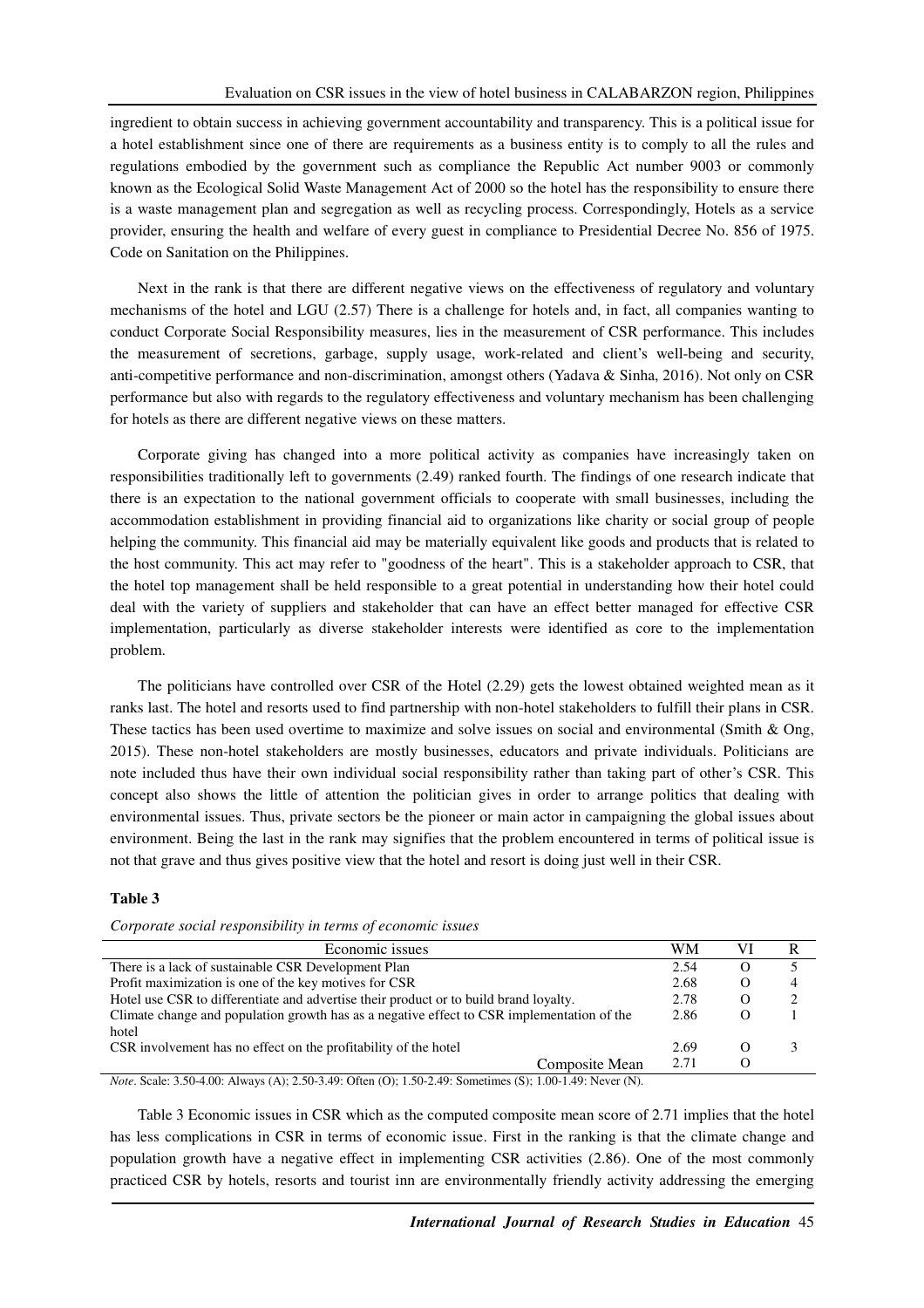## Borbon, N. M. D.

issue on climate change as well as social community development to address population growth. These problems with climate change and population growth is directly affecting the economic development of the industry since climate change and population growth is one of global economic-environmental issue. Thus, making it the first in the rank only means that in hotel industry, this issue on climate change and population growth is not literality affecting negatively in implementing corporate social responsibility activities of hotels and resorts. Given the emerging complex economic issue, there is on way to achieve profitability in the hotel industry for long term and that is through CSR (Cech, & Dohnalova, 2015).

Second in the rank is that the hotel uses CSR to differentiate and advertise their product or to build brand loyalty (2.78). For a hotel, resort and tourist inn who go directly to the nearby community and conduct their CSR activity has the ultimate goal of improving the quality of life and be of help to the community as giving back of the hotels. Thus, this act may have secondary goal of making their brand name uplifted and known by the community. This may be for advertisement or building good image and create customer loyalty. It is undeniably factual that the hotel, resorts and tourist inn are engaging into CSR activity to build up their image to the public which will eventually result to advertise their product and build customer loyalty. Moreover, According to Lin, (2017) the corporate social responsibility of the hotel, resort, and may it be tourist's inn produces positive effect on the brand loyalty as well as increasing the performance of their employee as well as it is because of the corporate social responsibility of the hotel's initiative that motivates to have positive outcome on the customer satisfaction resulting to guest delight (Goyal & Chanda, 2017).

Furthermore, CSR involvement has no effect on the profitability of the hotel (2.69) ranked third. This may result to an improved the hotel performance and profitability. Cost savings in hotel operations are often evidenced through CSR implementation, particularly environmentally- responsible practices which reduce energy expenses. This is a major motivating factor for hotel properties to implement green practices. Since based on the research findings of Liu et al. (2017) suggested to hospitality industry to observe their employee's engagement to CSR to create awareness and self fulfilment to organizational sustainable projects.

Moreover, profit maximization is one of the key motives for CSR (2.68). One of the reasons why people engage into business is making profit. In any business-service industry especially for hotels, resorts and tourist inn reduction of the cost to increase the profit is one of their strategies. The management made use of CSR to lessen their tax since the expenditure for CSR activity are normally deducted to their tax as sited by one of the resort managers in Batangas. As Gao and Mattila (2014) perceived that the friendliness and capability of the hotel employees may intervene with the service results and guest's delight. The hotel employees are considered to be more effective when they were motivated thus in return customer will be satisfied. Furthermore, Cheon, (2016) revealed that the factor of public or social dimension and legal order has a significant influence on quality value, price value, and customer satisfaction. Also, quality value and price value have significant influences on customer satisfaction. This is being developed through participating hotel's CSR.

However, lacking the sustainable CSR Development Plan (2.54) ranked lowest. In this generation, still, violence partakes an undesirable effect on tourism however its effect is being lessened as compared to governance (Yap & Saha, 2013). Though, there are still people who tend to travel, and check in to hotel and resorts amidst of the terrorism. Experience of veteran hotel managers reveals that the sustainable program implementation can be challenging on the part of any hospitality businesses most specifically the small enterprises like resorts and inns, but there are still coping up to these challenges by applying the cluster approach that can deliver a stronger track to sustainability whereas it also contributing support and proper funding on resources and cost (McLennan, et.al., 2013). The Hotel should consider creating organizational sustainable development plan for CSR. This would be helpful since CSR can be utilized as an efficient and appropriate instrument for sustainable tourism development (Goyal & Chanda, 2017).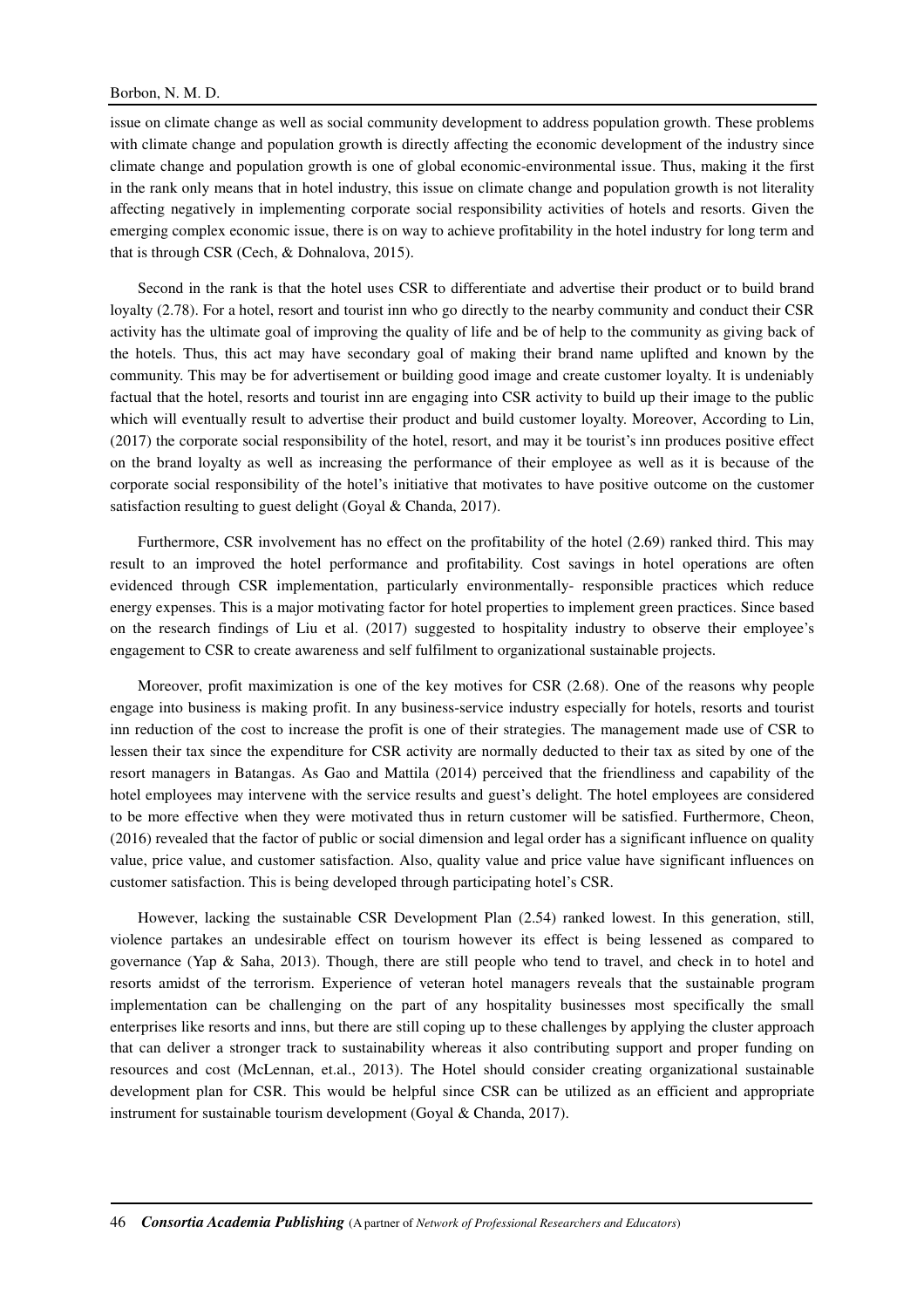#### **Table 4**

*Corporate social responsibility in terms of social issues* 

| Social issues                                                                                 | WM   |          | R |
|-----------------------------------------------------------------------------------------------|------|----------|---|
| The business benefits of corporate responsibility programs are not always immediately         | 2.78 |          |   |
| tangible.                                                                                     |      |          |   |
| There is a lack of consensus amongst local agencies regarding CSR projects.                   | 2.67 | $\Omega$ | ∍ |
| There is a lack of interest of the local community in participating and contributing to CSR   | 2.66 |          | 3 |
| activities of companies.                                                                      |      |          |   |
| There is non-availability of well-organized nongovernmental organizations in remote and rural | 2.55 |          |   |
| areas that can assess and identify real needs of the community.                               |      |          |   |
| Lack of reliable indicators of progress in the field of CSR, along with the dissemination of  | 2.56 |          | Δ |
| <b>CSR</b> strategies                                                                         |      |          |   |
| Composite Mean                                                                                | 2.64 |          |   |

*Note*. Scale: 3.50-4.00: Always (A); 2.50-3.49: Often (O); 1.50-2.49: Sometimes (S); 1.00-1.49: Never (N).

Table 4 Social issues in CSR which as the computed composite mean score of 2.64 implies that the hotel has fewer worries in CSR in terms of social issue. First in the rank is that the business benefits of corporate responsibility programs are not always immediately tangible (2.78). This rank first, basically because the CSR return over may be evidently seen immediately. Whereas, there is a lack of consensus amongst local agencies regarding CSR projects ranked second with 2.67 as weighted mean. There is a lack of consensus among local agencies concern project relating to CSR. This lack of consensus often results in duplication of activities by corporate houses in areas of their intervention. This results in a competitive spirit between local implementing agencies rather than building collaborative approaches on issues. This factor limits company's abilities to undertake impact assessment of their initiatives from time to time (Prabhakar & Mishra, 2013).

Following in the rank, there is a lack of interest of the local community in participating and contributing to CSR activities of companies. (2.66). Lack of interest of local community may be affected by several factors that is why the hotels must concentrate on creating attractive skills development center for all ages and both women and men. Recruiting local residence living in the community may also be invited to educational awareness and environmental campaign, and less prioritize the donation giving to local to prevent spoon feeding (Jogdand & Sawant, 2013). Moreover, Hospitality establishments must incorporate corporate social responsibility edges with regards to maintainable approach to develop their worker. Business standards is being refined amongst personnel by participating the CSR initiatives of hotel, resorts and tourist inn and engaging in any activity related to the corporate social responsibility where their social skills are being observed (Luu, 2017).

Moreover, Lack of reliable indicators of progress in the field of CSR, along with the dissemination of CSR strategies (2.56). There is a challenge for hotels and, in fact, all companies wanting to conduct CSR measures, lies in the measurement of CSR performance. This includes the measurement of secretions, garbage, supply usage, work-related and client's well-being and security, anti-competitive performance and non-discrimination, amongst others (Yadava & Sinha, 2016). According to Priya (2014) one of the challenges that the hospitality industry is facing is the need to look into more reliable indicator to measure the progress of CSR. As well as there are few indicators relating to the measurement of standards which make it difficult to standardize the CSR progress (Ingram, de Grip, de Wildt, Ton, Douma, Boone, & van Hoeven, 2013). Even the word CSR, there is really no define definition to it as to measuring through reliable indicators is not given that is the reason why having a sustainable plan is essential.

There is non-availability of well-organized nongovernmental organizations in remote and rural areas that can assess and identify real needs of the community. (2.55) obtained the lowest rank. The participation to any CSR activity can add destruction the communal structure of local and international health care since based on the findings, the volunteers are untrained (Smith, 2015). For the volunteering of any hotel staff shall be proper training to be done so that this act may not put into waste as far as damaging the community. This ranked last in the problems encountered since the hotel and resort responded that there is partnership among non-hotel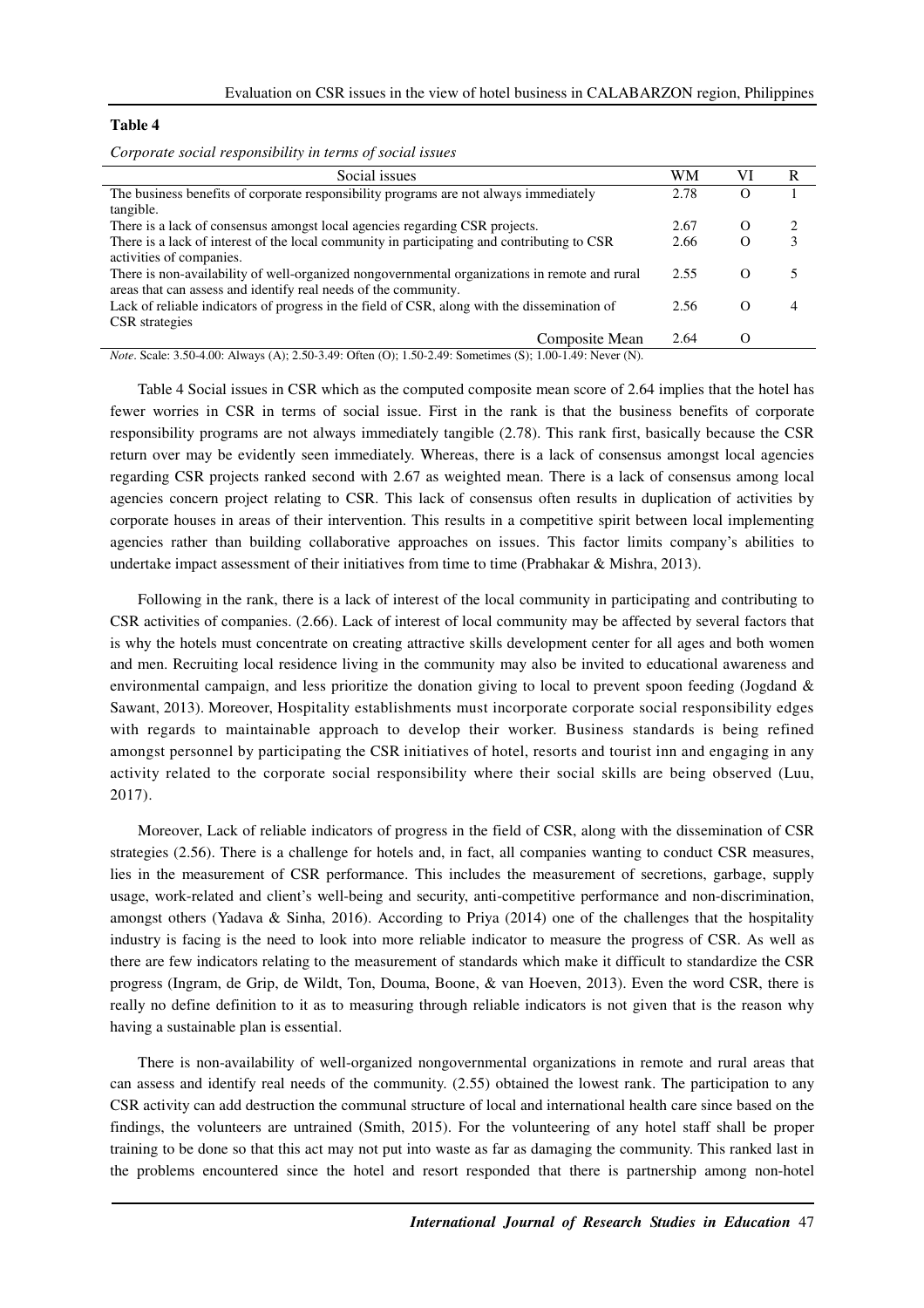stakeholders helping them in their CSR initiatives and promoting community development.

# **Table 5**

|           | Classification of Hotel |      |    | Location  |      |  | No. of Years in Operation |      |            |
|-----------|-------------------------|------|----|-----------|------|--|---------------------------|------|------------|
|           |                         | Sig. |    |           | Sig. |  |                           | Sig. |            |
| Political | 2.878                   | 060  | NS | 4.328**   | .003 |  | 4.959                     | .001 |            |
| Economic  | 1.316                   | .272 | NS | $4.460**$ | .002 |  | 5.730                     | .000 |            |
| Social    | .565                    | 213  | NS | $5.046**$ | 001  |  | 7.580                     | .000 | <b>N</b> 2 |
|           |                         |      |    |           |      |  |                           |      |            |

*Issues in CSR when grouped according to profile variable* 

*Note*. \**p*<.05.

In Table 5, no significant difference exists on the problems encountered by the respondents on CSR when grouped according to classification as denoted by the computed p-values which are greater than 0.05 alpha level. It implies that classification of the accommodation establishment is not a factor that determines the level of problems encountered in political, economic and social aspects. Whatever the classification of the establishment, may it be a hotel, resort and tourist inn, every accommodation establishment encountered problems with regards to political, economic and social. It is but natural for a business establishment to experience problem, but the classification of the establishment is not a factor.

There are an increasing number of companies who are actively observing CSR. The hotel, resorts and tourist inn are continuing CSR efforts to local communities that are located around their vicinity (Amran, Zain, Sulaiman, Sarker, & Ooi, 2013). Though, the classification of the accommodation doesn't affect to the problems and issues that they are facing. Moreover, Vveinhardt and Andriukaitiene (2017) suggested that the CSR theories is not applicable to perform in a manner that is consistent, regardless that the corporate social responsibility is integrated in a much formal setting where it is already a part of the company's culture once the hotel management will put everything into daily practice there and then Philanthropical act will become natural for them without formal reminder. This is the goal of every hotel chain, to be a catalyst for change, change for better lives among their beneficiaries.

Furthermore, Data showed in Table 5 that significant difference exists on the problems encountered with CSR in terms of political (.003), Economic (.002) and Social (.001) when grouped in terms of location according to province as denoted by the computed p-values which are less than .01 alpha level. It implies that the group of respondents from Rizal has significantly higher level of problems encountered with CSR compared to Laguna and Batangas.

Geographically every accommodation establishment has its own strengths and weaknesses. Even though it is located in one single region which is CALABARZON, still there are a lot of complexity that should be considered. According to Philippine Statistics Authority (2018) CALABARZON is located in southern Luzon which is south and west of Metro Manila and is considered to be as the second most densely populated region. According to Dhaliwal, Li, Tsang and Yang (2014), CSR is one of the strategies used by companies for cost reduction. The geographical location is one of the factors to define the expenditures of the hotel thus affecting the CSR in a way that the hotel should adopt to the province's regulating body referring to the political and economic aspect and cultural differences in terms of social aspect.

Also, Data showed in Table 5 that significant difference exists on the problems encountered with CSR in terms of political (.001), Economic (.000) and Social (.000) when grouped according to number of years in operation as denoted by the computed *p*-values which are less than .01 alpha level. Results of Post Hoc Test revealed that those respondents from accommodations with 11 to 15 years in operation have significantly higher problems encountered in political aspect compared accommodations with 6 to 10 years. Meanwhile, the group of respondents from accommodations having 16 to 20 years has significantly lower problems encountered in terms of economic aspect. Likewise, respondents from accommodation having 11 to 15 years in operation have significantly higher problems encountered in terms of social aspect compared to those respondents from 6 to 10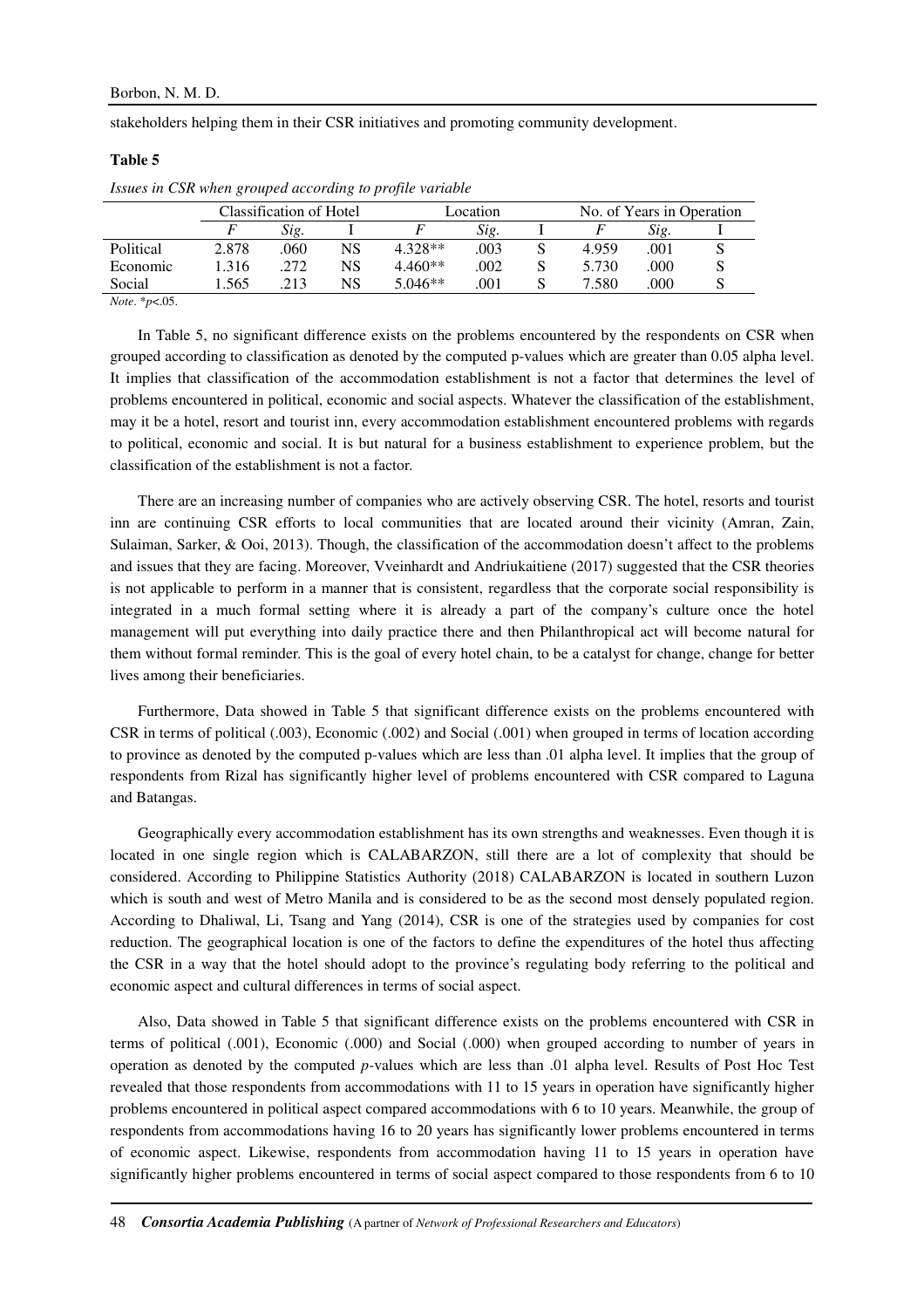years and 16 to 20 years in operation.

In today's generation, there is a massive growing number of businesses that are implementing different CSR initiatives—the voluntary incorporation of social and environmental issues into a company's business model and operations (Ioannou & Serafeim, 2015). This only proves no matter how long the business is operating, there is a tendency that they would experience political, economic and social issue. The only difference is how serious the issues are. It is the responsibility of the management to cope up these issues.

## **4. Conclusion and recommendation**

Hotel establishment around CALABARZON are mostly located around coastal area that exist for more or less than 20 years providing accommodation and luxury to tourist away from home. Climate change and population growth is the most common problems encountered as economic issue in the corporate social responsibility implementation of the hotels. It implies that classification of the accommodation establishment is not a factor that determines the level of problems encountered in political, economic and social aspects. Respondents from Rizal has significantly higher level of problems encountered with CSR compared to Laguna and Batangas. Respondents from accommodation having 11 to 15 years in operation have significantly higher problems encountered in terms of social aspect compared to those respondents from 6 to 10 years and 16 to 20 years in operation.

Since Climate change and population growth is the most common problems encountered, hotel, resorts and tourist inn may focus to these issues by coming up with an awareness program to their benefactors that would result to save the environment which will be posted in an infographic to ensure transparency to the society. This study is limited to CALABARZON region with employees of accommodation establishment as respondents. Further studies are recommended to explore the level of participation of the employees in the CSR programs and projects of their respective organization and how those activities influence this social responsiveness for community development.

# **5. References**

- Amran, A., Zain, M. M., Sulaiman, M., Sarker, T., & Ooi, S. K. (2013). Empowering society for better corporate social responsibility (CSR): The case of Malaysia. *Kajian Malaysia, 31*(1), 57.
- Carlitz, R. (2013). Improving transparency and accountability in the budget process: an assessment of recent initiatives. *Development Policy Review, 31*(s1). https://doi.org/10.1111/dpr.12019
- Cech, P., & Dohnalova, M. (2015). How corporate social responsibility can contribute to growth strategy. In *International conference knowledge-based organization* (Vol. 21(1), pp. 160-164). https://doi.org/10.1515/kbo-2015-0026
- Conley, J. M., Lázaro-Muñoz, G., Prince, A. E., Davis, A. M., & Cadigan, R. J. (2015). Scientific social responsibility: lessons from the corporate social responsibility movement. *The American Journal of Bioethics, 15*(12), 64-66. https://doi.org/10.1080/15265161.2015.1103812
- Dhaliwal, D., Li, O. Z., Tsang, A., & Yang, Y. G. (2014). Corporate social responsibility disclosure and the cost of equity capital: The roles of stakeholder orientation and financial transparency. *Journal of Accounting and Public Policy, 33*(4), 328-355. https://doi.org/10.1016/j.jaccpubpol.2014.04.006
- Farmaki, A., & Farmakis, P. (2018). A stakeholder approach to CSR in hotels. *Annals of Tourism Research, 68*, 58-60. https://doi.org/10.1016/j.annals.2017.11.009
- Gallego, M. S., & Li, S. (2016) Special issue on tourism and instability. https://doi.org/10.1080/19407963.2017.1269766
- Gao, Y. L., & Mattila, A. S. (2014). Improving consumer satisfaction in green hotels: The roles of perceived warmth, perceived competence, and CSR motive. *International Journal of Hospitality Management, 42.* ttps://doi.org/10.1016/j.ijhm.2014.06.003
- Goyal, P., & Chanda, U. (2017). Impact of CSR on customer satisfaction and trust: A study of Indian Hotel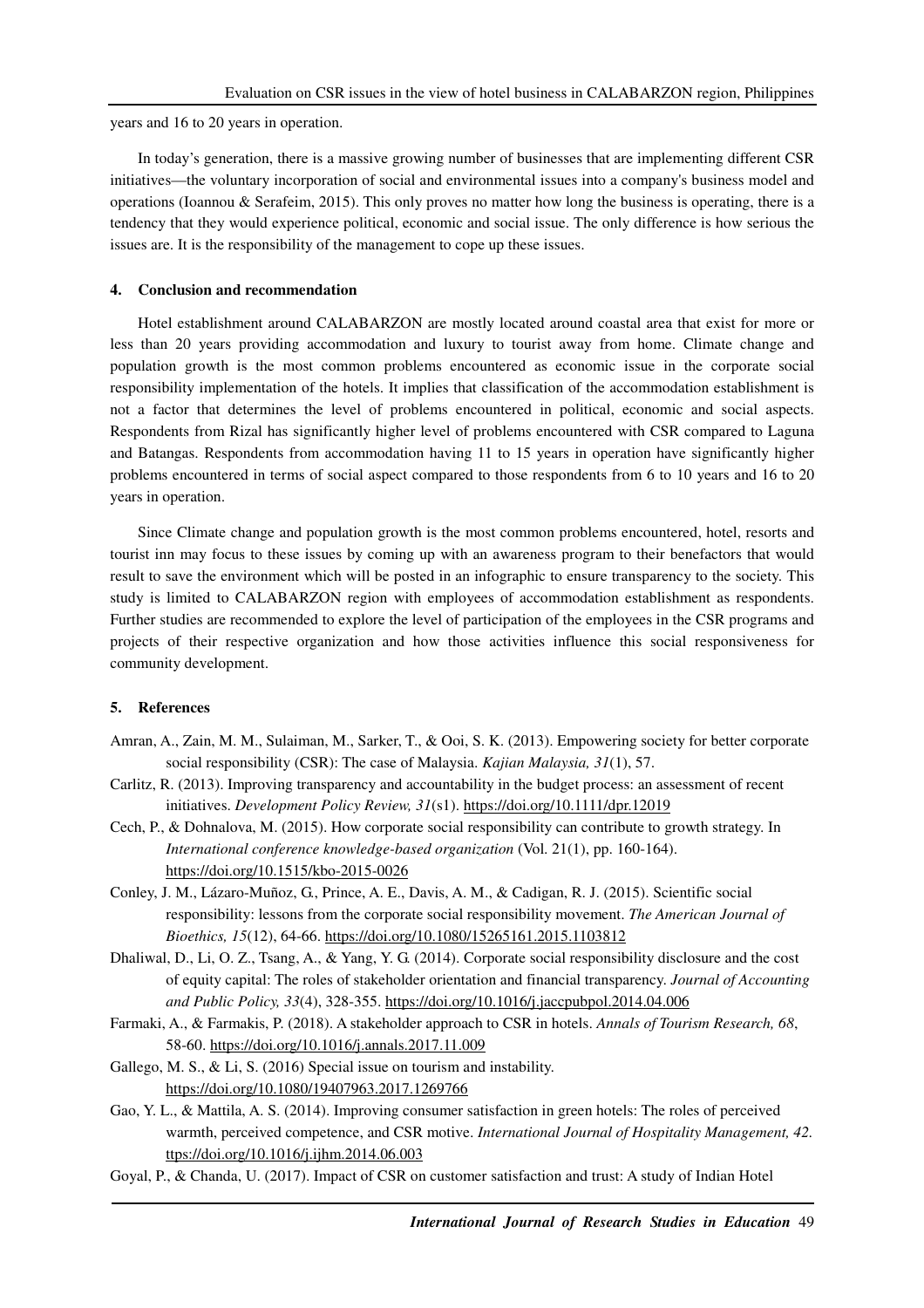Industry. In *5th international conference on contemporary marketing issues* (p. 377). Thessaloniki, Greece.

- Huimin, G., Hui, J., & Yaxing, Z. (2017). Study on the impact of corporate social responsibility on hotel employees' turnover intention. *International Journal of Hospitality Management, 55*, 25-32. https://doi.org/10.1016/j.ijhm.2016.02.007
- Ingram, V. J., de Grip, K., de Wildt, M. D. R., Ton, G., Douma, M., Boone, J. A., & van Hoeven, J. T. (2013). Corporate social responsibility: The role of public policy. A systematic literature review of the effects of government supported interventions on the corporate social responsibility (CSR) behaviour of enterprises in developing countries. *IOB study* (No. 377). Department (IOB), Ministry of Foreign Affairs of the Netherlands.
- Ioannou, I., & Serafeim, G. (2015). The impact of corporate social responsibility on investment recommendations: Analysts' perceptions and shifting institutional logics. *Strategic Management Journal, 36*(7), 1053-1081. https://doi.org/10.1002/smj.2268
- Jogdand, M. B., & Sawant, M. A (2013). Study of the importance performance analysis of CSR activities of hotel industry in Aurangabad. In M. Sawant & Ragde (Eds.), *Comtemporary tourism planning,inrospecting problems and prospects* (pp. 206-214). India: India.
- Lin, X. Q. (2017). *How CSR affects customer trust, brand image and behavioral loyalty? An empirical study in hotel industry.* Macau: university of Macau.
- Liu, F., Wang, X., Tian, X., & Tang, Y. (2017,). The effect of corporate social responsibility on hotel employees' work outcomes: The mediating role of organizational identification. In *Service systems and service management, international conference* (pp. 1-5). IEEE.
- Luu, T. T. (2017). CSR and organizational citizenship behavior for the environment in hotel industry: The moderating roles of corporate entrepreneurship and employee attachment style. *International Journal of Contemporary Hospitality Management, 29*(11). https://doi.org/10.1108/IJCHM-02-2016-0080
- McLennan, C., Becken, S., & Watt, M. (2013). Learning through a cluster approach: Lessons from the implementation of six Australian tourism business sustainability programs. *Journal of Cleaner Production, 111*, 348-357. https://doi.org/10.1016/j.jclepro.2015.01.085
- Milone, I., Ticcoli, J., & Zappia, G. (2015). *The Trentino hotel sector: An economic-equity analysis and future prospects*. Retrieved from https://www.academia.edu
- Prabhakar, R., & Mishra, S. (2013). A study of corporate social responsibility in Indian organization: An introspection. In *21st International business research conference*. Ryerson University, Canada.
- Priya, V. (2014). Corporate social responsibility issues and challenges in India. *International Research Journal of Management Science & Technology, 5*(11).
- Smith, M. (2015). *The cost of volunteering: Consequences of voluntourism* [Senior theses]. Retrieved from https://repository.upenn.edu
- Smith, R. A., & Ong, J. L. T. (2015). Corporate social responsibility and the operationalization challenge for global tourism organizations. *Asia Pacific Journal of Tourism Research, 20*(5), 487-499. https://doi.org/10.1080/10941665.2014.918555
- Tingchi Liu, M., Anthony Wong, I., Shi, G., Chu, R., & L. Brock, J. (2014). The impact of corporate social responsibility (CSR) performance and perceived brand quality on customer-based brand preference. J*ournal of Services Marketing, 28*(3), 181-194. https://doi.org/10.1108/JSM-09-2012-0171
- Vallespín, T. M. (2016). *Budget transparency in local governments*.
- Vveinhardt, J., & Andriukaitiene, R. (2017). Management culture as part of organizational culture in the context of corporate social responsibility implementation. *Economics and Sociology, 10*(3)-294-320. https://doi.org/10.14254/2071-789X.2017/10-3/21
- Yadava, R. N., & Sinha, B. (2016) .Scoring sustainability reports using GRI 2011 guidelines for assessing environmental, economic, and social dimensions of leading public and private Indian companies. *Journal of Business Ethics, 138*(3), 549-558. https://doi.org/10.1007/s10551-015-2597-1
- Yap, G., & Saha, S. (2013). Do political instability, terrorism, and corruption have deterring effects on tourism development even in the presence of UNESCO heritage? A cross-country panel estimate. *Tourism*